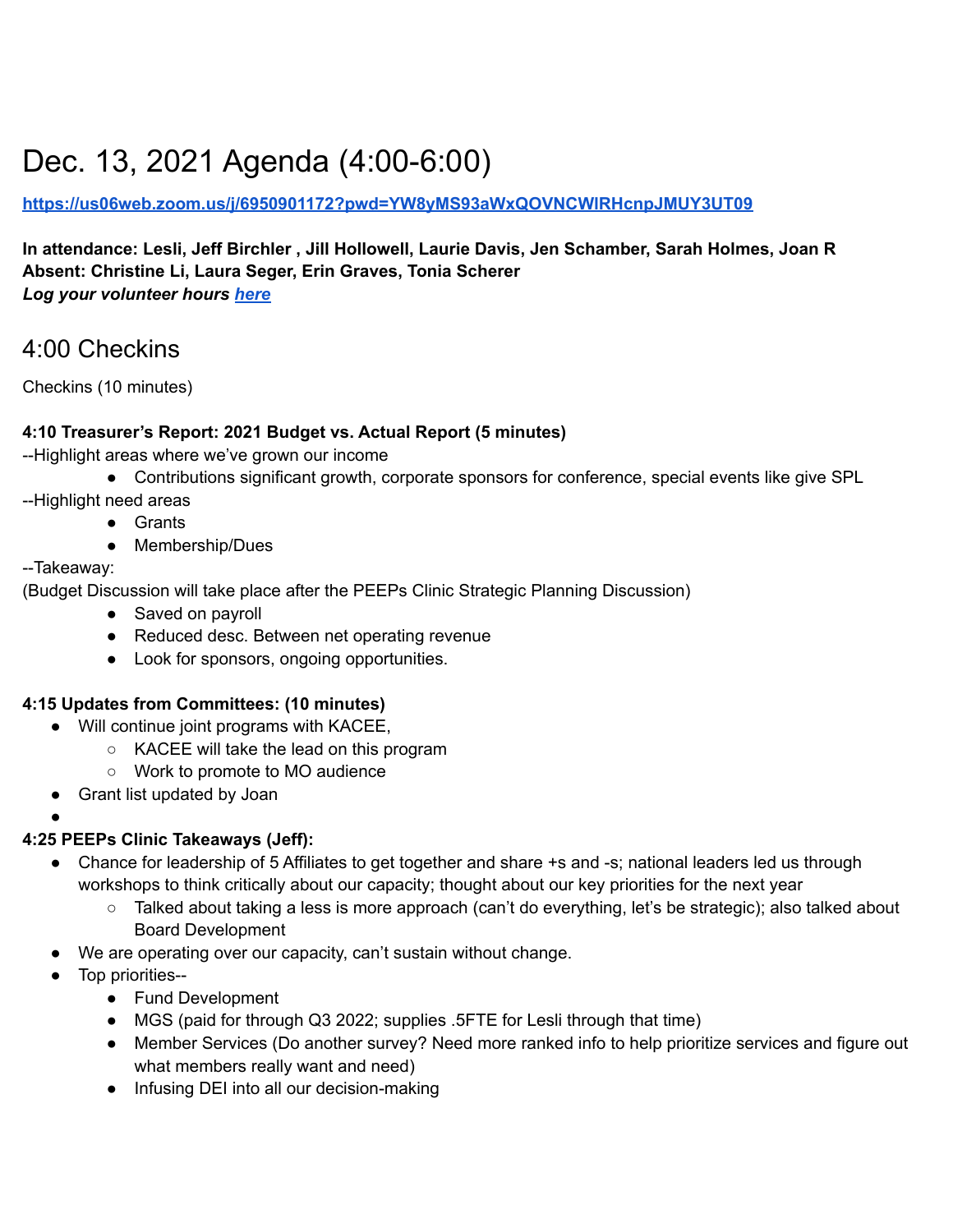#### **MEEA's Top Priorities for 2022, unpacked (from PEEPs):**

#### **Fund Development is #1**

- Set up Fund Development Committee with clear guidelines; clarify committee roles vs Advisory Board roles
- Potentially:
	- Finance/Accounting & Fundraising experience represented on Board of Directors and Advisory Board (known, high-priority gap areas)
	- Board Development Survey Completed; other gap areas id'd
	- Clarify Advisory Board role (individuals and corporate donor relations; help develop strategy and goals)
	- Hire a grant writer (lack of success engaging new foundation support this year, work on building relationships?)
	- Id Large grant to replace MFH (EPA?)
	- Create Fund Dev Plan for 2022 and 2023

#### **Member Services:**

- Pause on rollout of membership re-org til fund dev plan in place and rolling (3-6 months)? Share with members it's part of the strategy we share with members about strengthening our organization.
- What can we cut back on for a short while? How do we figure that out? Do another survey?
- Ranked service priorities
- New Membership structure launched

#### **MGS:**

- Continue with the Project Plan
- Move towards more VISTA independence with running the program & utilizing committee as much as possible
- Enroll 30 MGS+ Schools enrolled (we are at 11 right now)
- MGS Administrative tasks recorded in Guidebooks for VISTAs and/or MGS Coordinator

4:40 5-minute break

## 4:45 Dynamic Governance Rounds (Sarah facilitator; Jeff notetaker?) **[Dynamic Governance Cheat Sheet-UCity.pdf](https://drive.google.com/file/d/16sS0kGlQ0eH5GW9n9eM6jjFxAGQujtpL/view?usp=sharing)**

#### **4:45 Questions to complete the picture formed above?**

● No clarifying questions required.

**4:55 Are we all on the same page with the above priorities? Is this doable? Do we agree that Fund Development needs to be #1? (Proposal is that we set the items in the table above in motion.)**

Proposal to:

Fund Development

● Set up a fund development committee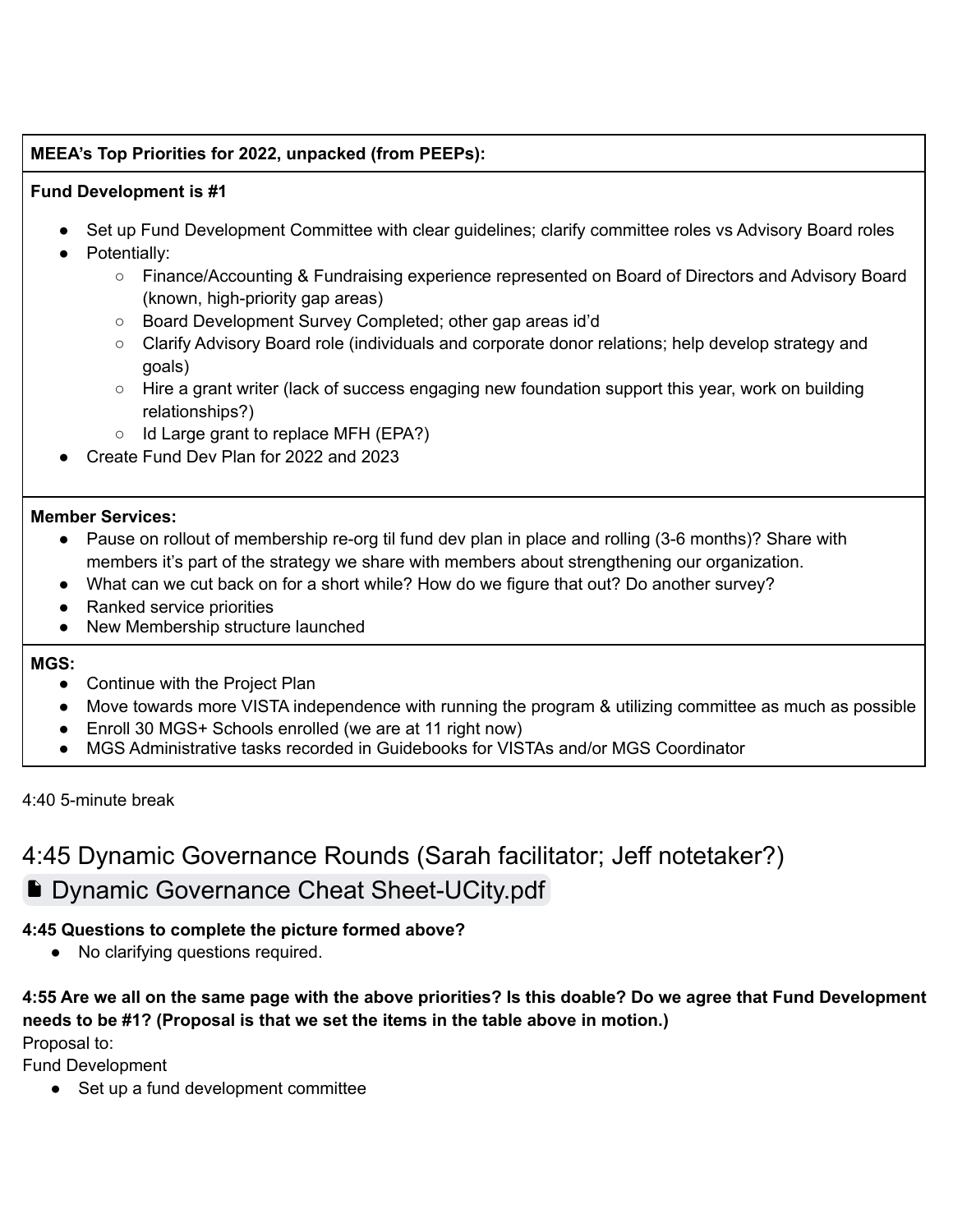● Create a fund development plan for 2022 and 2023

#### Membership Services

- Pause on rollout of membership re-organization
- Pause newsletter,
- End of year notice about building capacity
- Search additional categories to reduce Lesli's workload (use All Things, Divided doc--Lesli)\ ○ Share list of participating MGS schools with Board members

#### MGS

- Continue with the Project Plan
- Goal of 30 MGS+ schools enrolled

#### **5:00 Top ?s for starting the Fund Development journey (picture forming as a group):**

- Composition Fund Development Committee
	- 5 people (Lesli, Jeff, Wil or Bill, Jen S, Nikki)
	- Meet 2x/month at least
	- Complete by end of Q1
- Task of
	- Goal of generating revenue?
	- How to generate revenue streams
		- Grants
		- Membership
		- Crowd funding
		- Corporate sponsors
		- Events
- Need to draft a 2022-2024(?) Fund Development Plan. What's the timeframe for completion and how often should we meet? Who can/needs to be involved? *(Lesli has amassed a bunch of resources from a variety of sources on Fund Development--she can gather and collate that for the Board)*
- Board Development (skipped for tonight)
	- Expertise on the board, where are our gaps? How can we fill those gaps? (Who do you know that could help?)
		- Board Composition Survey [https://docs.google.com/forms/d/1KNqfSctKpxzu8VKwG5J22jyuuRna4gm21MceA7bdyD0/edit#re](https://docs.google.com/forms/d/1KNqfSctKpxzu8VKwG5J22jyuuRna4gm21MceA7bdyD0/edit#responses) [sponses](https://docs.google.com/forms/d/1KNqfSctKpxzu8VKwG5J22jyuuRna4gm21MceA7bdyD0/edit#responses)
	- Changing our Board Structure--do we need more members to fill our gaps? Should we change our [bylaws](https://docs.google.com/document/d/1yppsqlPYdegbENqsS3I0j7KOpNgalIhtxMPjvN1Q9zw/edit) at all? We have 10 BOD members currently. Bylaws say we can have up to 11, and that we can only fill vacancies of At-Large members at time of annual election; Exec Board vacancies can be filled anytime.
- Hiring a grantwriter. Leads? Skill sets/experience needed? (Fund Dev. Comm. will address.)

**5:20 New proposal shaping: What can we reduce while we pursue the above priorities (i.e. quarterly instead of monthly newsletters)? Brainstorm list round; feedback on list round; make proposal.**